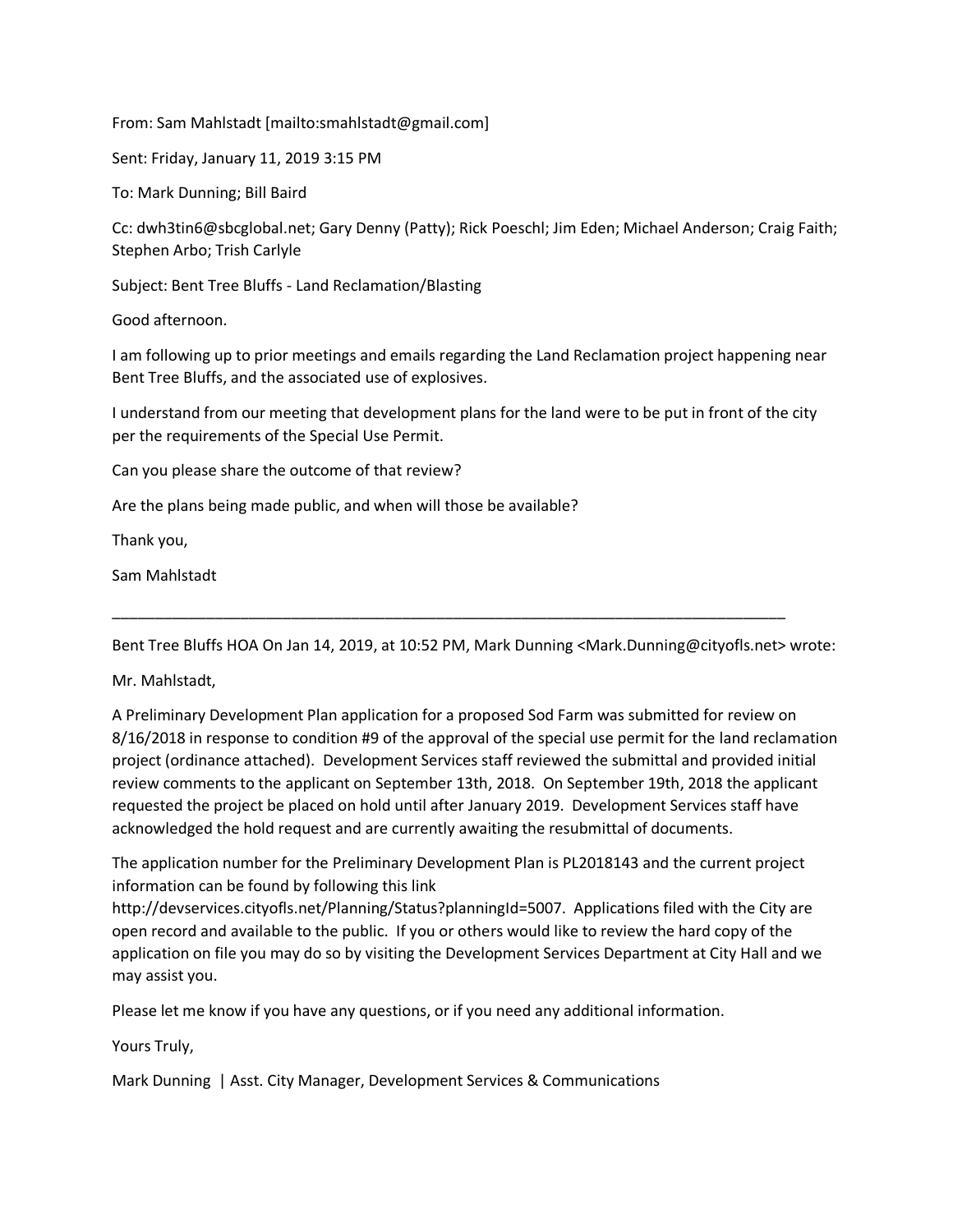220 SE Green Street | Lee's Summit, MO 64063

816.969.1026 |cityofLS.net | Mark.Dunning@cityofls.net

From: Sam Mahlstadt [mailto:smahlstadt@gmail.com]

Sent: Tuesday, January 15, 2019 5:53 AM

To: Mark Dunning

Cc: Bill Baird; dwh3tin6@sbcglobal.net; Gary Denny (Patty); Rick Poeschl; Jim Eden; Michael Anderson; Craig Faith; Stephen Arbo; Trish Carlyle; City Manager's Office; Ryan Elam

\_\_\_\_\_\_\_\_\_\_\_\_\_\_\_\_\_\_\_\_\_\_\_\_\_\_\_\_\_\_\_\_\_\_\_\_\_\_\_\_\_\_\_\_\_\_\_\_\_\_\_\_\_\_\_\_\_\_\_\_\_\_\_\_\_\_\_\_\_\_\_\_\_\_\_\_\_\_\_\_\_\_\_\_\_

\_\_\_\_\_\_\_\_\_\_\_\_\_\_\_\_\_\_\_\_\_\_\_\_\_\_\_\_\_\_\_\_\_\_\_\_\_\_\_\_\_\_\_\_\_\_\_\_\_\_\_\_\_\_\_\_\_\_\_\_\_\_\_\_\_\_\_\_\_\_\_\_\_\_\_\_\_\_\_\_\_\_\_\_\_

Subject: Re: Bent Tree Bluffs - Land Reclamation/Blasting

Thank you for the update.

How long of a hold was requested and/or granted?

On Jan 15, 2019, at 8:56 AM, Mark Dunning <Mark.Dunning@cityofls.net> wrote:

Mr. Mahlstadt,

The applicant requested for staff to hold on further processing the PDP application until after the Administrative Hearing on the blasting permit through the State of Missouri. Attached is the request from the applicant. Staff does not specifically grant approvals for the timelines in processing applications as schedules to consider development applications are driven by an applicant's ability to provide necessary information to staff to meet certain deadlines which drives schedules.

Having said that, the Unified Development Ordinance contains a provision that places a timeframe on inactive applications which reads:

Sec. 2.140. - Inactive application.

Should any application remain inactive for a period of 12 months, it shall be considered withdrawn unless the applicant provides written reasons why the application has remained inactive, including a schedule indicating when the application will again be active.

Point is – applications are not valid for an infinite amount of time, but the pace in which applications are processed are primarily driven by the applicant.

From: Sam Mahlstadt <smahlstadt@gmail.com>

Sent: Tuesday, January 15, 2019 10:17 AM

To: Mark Dunning <Mark.Dunning@cityofls.net>

Cc: Bill Baird <wbaird@cityofls.net>; dwh3tin6@sbcglobal.net; Gary Denny (Patty) <pden3@att.net>; Rick Poeschl <Rick.Poeschl@cityofls.net>; Jim Eden <Jim.Eden@cityofls.net>; Michael Anderson <Mike.Anderson@cityofls.net>; Craig Faith <Craig.Faith@cityofls.net>; Stephen Arbo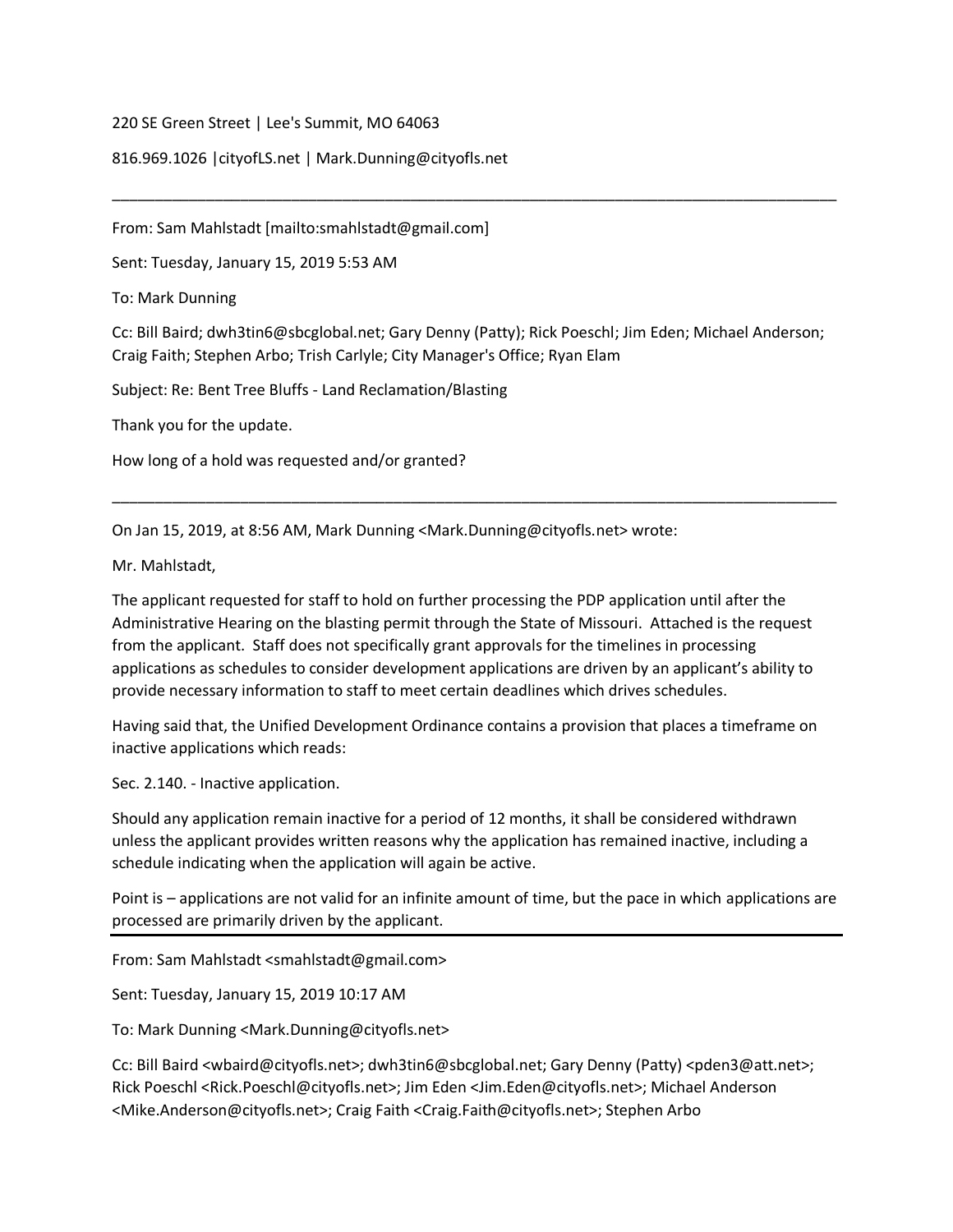<Stephen.Arbo@cityofls.net>; Trish Carlyle <Patrisha.Carlyle@cityofls.net>; City Manager's Office <Citymgrsoffice@cityofls.net>; Ryan Elam <Ryan.Elam@cityofls.net>

Subject: Re: Bent Tree Bluffs - Land Reclamation/Blasting

Thank you again for the detail.

We'll be anxiously awaiting both the state's decision as well as Star's re-submittal of their plan in order to satisfy the requirements of the SUP.

From: Mark Dunning <Mark.Dunning@cityofls.net>

To: Sam Mahlstadt <smahlstadt@gmail.com>

Cc: Bill Baird <wbaird@cityofls.net>; dwh3tin6@sbcglobal.net <dwh3tin6@sbcglobal.net>; Gary Denny (Patty) <pden3@att.net>; Rick Poeschl <Rick.Poeschl@cityofls.net>; Jim Eden <Jim.Eden@cityofls.net>; Michael Anderson <Mike.Anderson@cityofls.net>; Craig Faith <Craig.Faith@cityofls.net>; Stephen Arbo <Stephen.Arbo@cityofls.net>; Trish Carlyle <Patrisha.Carlyle@cityofls.net>; City Manager's Office <Citymgrsoffice@cityofls.net>; Ryan Elam <Ryan.Elam@cityofls.net>

Sent: Wednesday, January 30, 2019 11:57:21 AM CST

Subject: RE: Bent Tree Bluffs - Land Reclamation/Blasting

Mr. Mahlstadt,

The City has received some updated information on the Land Reclamation project status that I thought would be of interest to you and others. Please find below information that was provided to us by the applicant/operator of the land reclamation project.

Information received from applicant on January 15, 2019:

The Administrative Hearing Commission (AHC) in Jefferson City, Missouri, hearing for the requested review of the Permit Revision which deleted the No Explosives condition on our MDNR land reclamation permit was scheduled for January 22, 2019. We were beginning our preparations in December when the attorney in the case who represents Rodney and Kathy Gravitt, Kenneth Gerdtz, Bob Hartzler and Jerry Rank, contacted us and asked if we would object to a continuance of the hearing date. We did not have any objections, nor did the Attorney General's Office who is representing MDNR, so the Petitioners filed there motion for continuance. We received the order from the AHC last Monday, that the new hearing date is now June 18, 2019.

We had intended to pursue the Sod Farm PDP application after the January hearing. Now that we have a June 2019 hearing date, we believe it important to pursue the PDP application sooner, than later, and not wait until after the hearing date.

Understanding the land use applications our team is on schedule to file over the next 35 days, I would suggest we are still on track to pick up our Sod Farm PDP application in February, though likely late February.